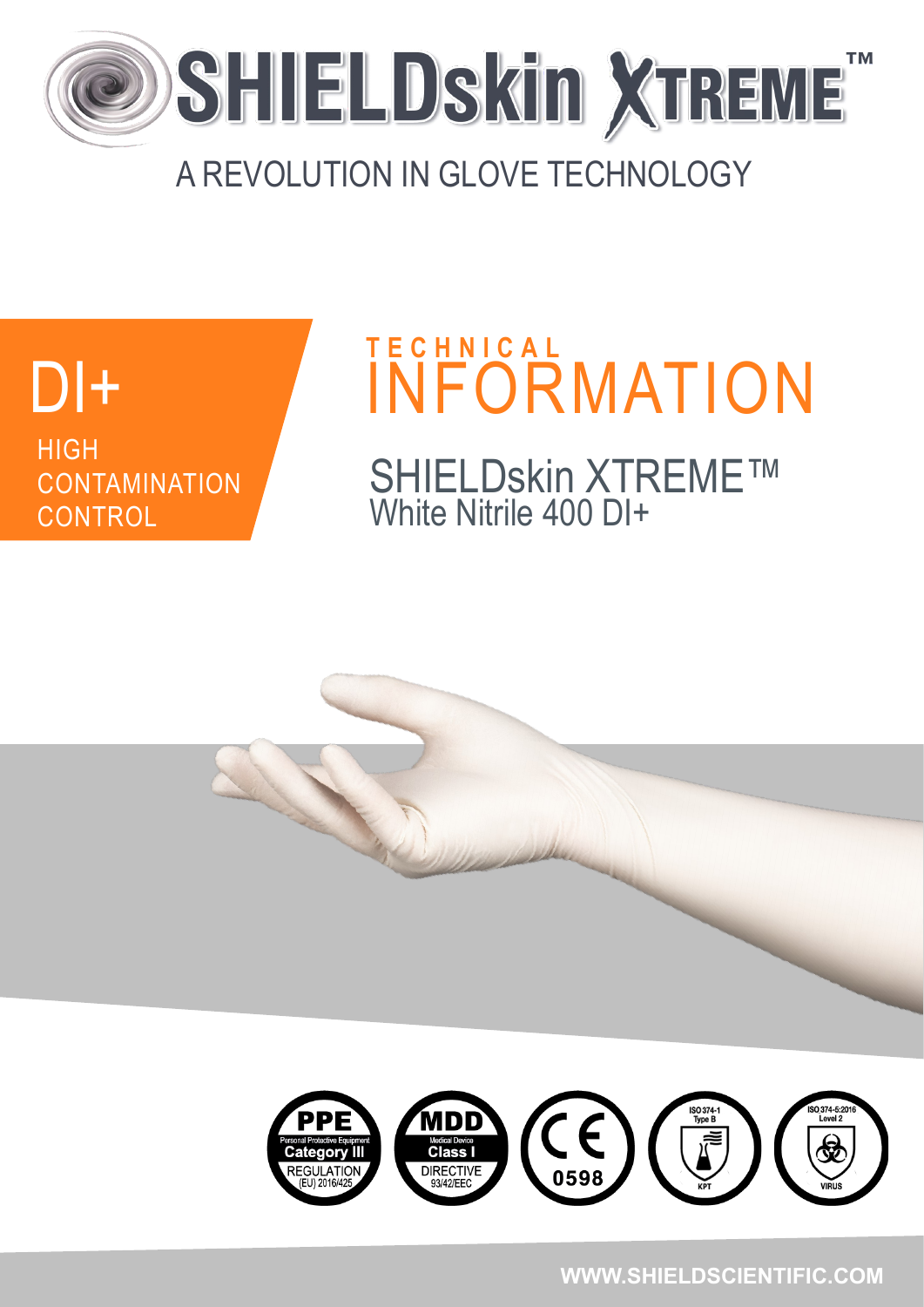- $\Rightarrow$  Powder-free triple DI washed ambidextrous extra length (400 mm / 15.7") non-sterile nitrile cleanroom gloves.
- $\Rightarrow$  Personal Protective Equipment Category III (PPE Complex Design) according to Regulation (EU) 2016/425.
- $\Rightarrow$  Medical Device Class 1 (MDD) according to the Directive 93/42/EEC.
- $\Rightarrow$  Fully compliant to the latest PPE Protective gloves EU norms against chemicals, micro-organisms and viruses.

| <b>IDESCRIPTION</b> |                                                                     |
|---------------------|---------------------------------------------------------------------|
| FORMULATION         | Nitrile synthetic rubber (acrylonitrile butadiene).                 |
| <b>DESIGN</b>       | White, ambidextrous, beaded cuff, textured palm and fingers.        |
| PACKAGING           | 100 gloves per PE bag - 10 bags per polybag - 1 polybag per carton. |

| <b>SZE.</b>  |         |         | 3/M     |         |         |         |
|--------------|---------|---------|---------|---------|---------|---------|
| <b>CODES</b> | 69 8671 | 69 8672 | 69 8673 | 69 8674 | 69 8675 | 69 8676 |

| <b>STANDARDS</b>       |                                                                                                                                                                 |  |  |  |  |
|------------------------|-----------------------------------------------------------------------------------------------------------------------------------------------------------------|--|--|--|--|
| <b>CE REGISTRATION</b> | PPE Category III (Complex Design) - Regulation (EU) 2016/425.<br>Notified Body No 0598: SGS Fimko Oy, Helsinki - FINLAND.<br>MDD Class 1 - Directive 93/42/FFC. |  |  |  |  |
| EU PPE NORMS           | EN 420:2003+A1:2009, ISO 374-1:2016+A1:2018, EN 374-2:2014, ISO 374-4:2013,<br>ISO 374-5:2016, EN 16523-1:2015+A1:2018 and ISO 16604:2004 Procedure B.          |  |  |  |  |
| EU MDD NORMS           | EN 455-1:2000, EN 455-2:2015, EN 455-3:2015 and EN 455-4:2009.                                                                                                  |  |  |  |  |
| USA STANDARDS          | ASTM D3767-03 (2014), ASTM D573-04 (2015), ASTM D412-16,<br>ASTM D6978-05 (2019) and IEST-RP-CC005.4 (2013).                                                    |  |  |  |  |
| OTHER STANDARDS        | EN 1149-1/2/3 & 5, ISO 10993-10:2010.                                                                                                                           |  |  |  |  |

| <b>QUALITY</b>           |                                                                                                                                                                                                                                                                                                                          |
|--------------------------|--------------------------------------------------------------------------------------------------------------------------------------------------------------------------------------------------------------------------------------------------------------------------------------------------------------------------|
| <b>QUALITY ASSURANCE</b> | Production management in accordance with ISO 9001:2015 and ISO 13485:2016.                                                                                                                                                                                                                                               |
| <b>TECHNOLOGY</b>        | uniSHIELD™ single-walled protection to offer an ideal compromise between comfort and<br>protection.<br>Synthetic soft polymer based on Skin Nitrile™ technology. Compatible with clean<br>processing environments due to paperless packaging and multiple post leaching of gloves<br>(triple washed in deionised water). |

| <b>DOCUMENTATION</b>                        |                                                                                                                                            |  |
|---------------------------------------------|--------------------------------------------------------------------------------------------------------------------------------------------|--|
| DECLARATION OF<br><b>CONFORMITY</b>         | These documents can be freely downloaded from the product page<br>on our website: www.shieldscientific.com.                                |  |
| EU TYPE EXAMINATION<br><b>CERTIFICATE</b>   | For an easy access, scan the QR code.                                                                                                      |  |
| <b>PRODUCT INSERT</b>                       |                                                                                                                                            |  |
| <b>CERTIFICATE OF</b><br><b>CONFORMANCE</b> | To access CoC, you need to be registered. Please contact us at<br>info@shieldscientific.com or call your SHIELD Scientific representative. |  |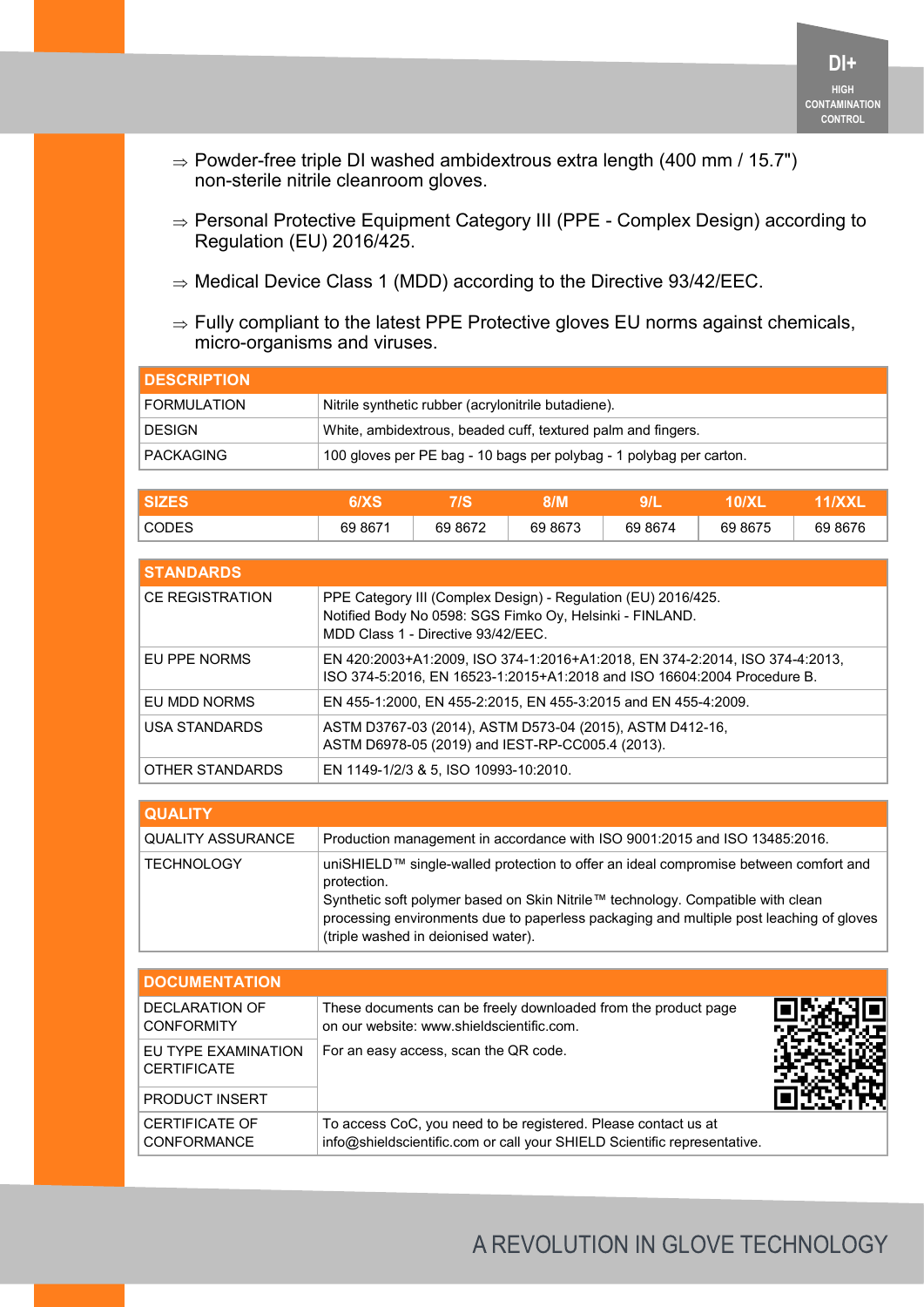# **PHYSICAL PROPERTIES**



| <b>NOMINAL THICKNESS</b> | mm   | mil | <b>Norm</b>          |
|--------------------------|------|-----|----------------------|
| Finger                   | 0.20 | 7.9 | ASTM D3767-03 (2014) |
| Palm                     | 0.15 | 5.9 |                      |
| Cuff                     | 0.10 | 3.9 |                      |

*<sup>1</sup>Thickness (+/- 0.03 mm)*

| I LENGTH      |                                        | Minimum                                         | <b>Typical</b> | <b>Norm</b>         |
|---------------|----------------------------------------|-------------------------------------------------|----------------|---------------------|
| $\Rightarrow$ | From middle finger tip to edge of cuff | $\frac{1}{2}$ ≥ 385 mm / 15.2"   400 mm / 15.7" |                | EN 420:2003+A1:2009 |

|               | <b>STRENGTH</b><br><b>PROPERTIES</b> | (spec.)     | <b>Force at break</b> | <b>Ultimate</b><br>elongation<br>(spec.) | <b>Force at</b><br><b>break</b><br>(typical) | <b>Norm</b>                           |
|---------------|--------------------------------------|-------------|-----------------------|------------------------------------------|----------------------------------------------|---------------------------------------|
| $\Rightarrow$ | Before aging                         | $\geq 6.0N$ | 14 Mpa                | $\geq 500\%$                             | 10.0N                                        | EN 455-2:2015                         |
| $\Rightarrow$ | After aging                          | $\geq 6.0N$ | 14 Mpa                | $\geq 400\%$                             | 8.0N                                         | ASTM D573-04 (2015)<br>& ASTM D412-16 |

| <b>FREEDOM FROM HOLES</b> |                                | <b>Performance</b>     | Morm'         |
|---------------------------|--------------------------------|------------------------|---------------|
| `⇒                        | Acceptable Quality Level (AQL) | $<$ 1.5 $^2$ - Level 2 | FN 374-2:2014 |
|                           |                                |                        | EN 455-1:2000 |

*<sup>2</sup>AQL as defined per ISO 2859-1:1999 for sampling by attributes.*

| <b>RISKS</b>           | <b>Description</b>                                                                                                                                                                                                    | <b>Norm</b>                                                        |
|------------------------|-----------------------------------------------------------------------------------------------------------------------------------------------------------------------------------------------------------------------|--------------------------------------------------------------------|
| MICRO-ORGANISMS        | 1000 ml water test.<br>Performance level 2, AQL < 1.5 (inspection level G1).                                                                                                                                          | EN 374-2:2014                                                      |
| VIRUSES <sup>3</sup>   | Viral penetration test using Phi-X174 bacteriophage<br>according to ISO 16604:2004 Procedure B.                                                                                                                       | ISO 374-5:2016                                                     |
| CHEMICALS <sup>3</sup> | Performance: Type B (KPT).<br>Permeation: Extensively tested. Online chemical<br>resistance guide on www.shieldscientific.com.<br>Degradation: Tested for determination of resistance to<br>degradation by chemicals. | ISO 374-1:2016+A1:2018<br>EN 16523-1:2015+A1:2018<br>FN 374-4:2013 |
| <b>CYTOTOXIC</b>       | Tested for permeation by potentially hazardous cancer<br>chemotherapy drugs under conditions of continuous<br>contact.                                                                                                | ASTM D6978-05 (2019)                                               |

*<sup>3</sup>For PPER compliance, > 40 cm gloves are palm and cuff tested for permeation, degradation and viral penetration.*